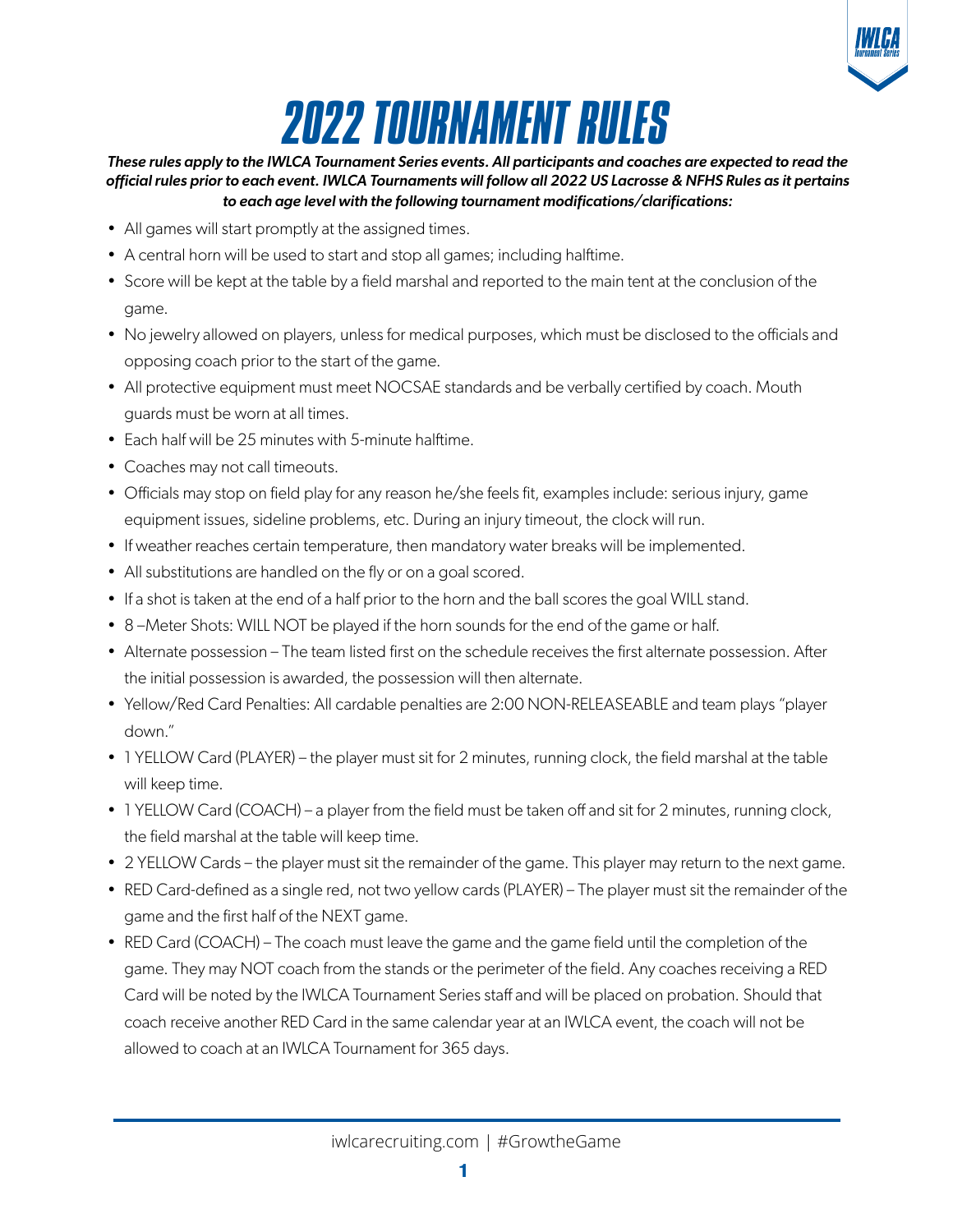

## *2022 TOURNAMENT RULES*

### **ANTI-HARASSMENT, DISCRIMINATION & CONDUCT POLICIES FOR IWLCA EVENTS**

*COACHES ARE RESPONSIBLE FOR ENSURING THEIR PLAYERS AND THEIR FAMILIES UNDERSTAND THESE POLICIES.*

#### The IWLCA promotes a positive, supportive environment at all of its events.

• There will be *zero tolerance* for racist, homophobic, transphobic, sexist, threatening, retaliatory, obscene, or demeaning language, or actions of any kind from players, coaches, spectators, officials, vendors, or staff. This includes on the field, off the field, and on any properties where an IWLCA event is taking place.

#### *Sportsmanship* is KEY to a positive experience at IWLCA Tournament Series events.

• This includes interactions between players, coaches, fans, and officials, as well as language and actions on the field, on the sidelines, in the stands, at the venue, and in the parking area – before, during, and after the event.

#### *OFFICIALS*

• Only head coaches are permitted to address the officials throughout any tournament. Coaches are expected to communicate with and treat officials in a respectful manner, upholding the values and modeling good sportsmanship.

#### *CONSEQUENCES*

Violations of any of these policies can result in a "Purple Card\*" being issued by an official or event staff member.

- Any person(s) receiving a Purple Card will be noted by the event staff and *may be required to leave* the field of play, tournament, or venue immediately, as directed.
- Flagrant violations could also result in games being suspended, canceled, or teams being disqualified from the tournament or future events.\*
- Repeated violations may result in the suspension of a person, team or club from current and/ or future IWLCA events.
- If such misconduct occurs or is discovered after an event, the IWLCA reserves the right to suspend a person, team, or club from future IWLCA events.

*\*NO REFUNDS WILL BE GIVEN TO ANY PERSON, TEAM, OR CLUB THAT IS SANCTIONED UNDER THIS POLICY.*